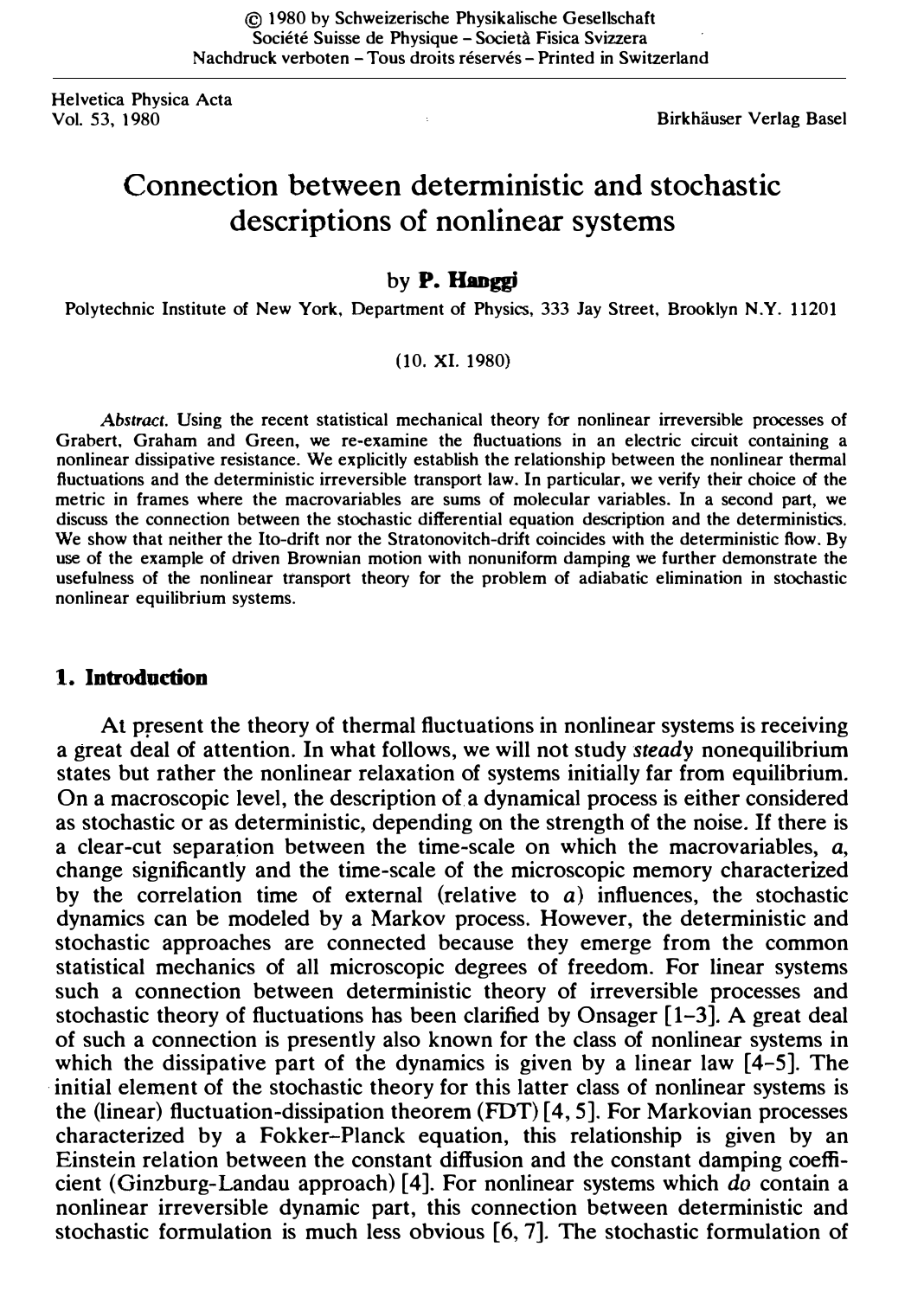such nonlinear systems has been developed from the principles of statistical mechanics by Green [8]. He derived a generally nonlinear Fokker-Planck equation which for a single macrovariable  $\alpha$  in the absence of a reversible drift component is of a form which intrinsically reflects detailed balance [8]

$$
\dot{p}(at) = -\frac{\partial}{\partial a} \left\{ \frac{1}{2} p_s^{-1}(a) \frac{\partial}{\partial a} \left( D(a) p_s(a) \right) \right\} p(at) + \frac{1}{2} \frac{\partial^2}{\partial a^2} D(a) p(a, t). \tag{1}
$$

Here  $p<sub>s</sub>$  denotes the equilibrium probability. The main problem in irreversible thermodynamics is the identification of the kinetic coefficients like drift or diffusion in such equations. In general there are two approaches possible: the rigorous model-microscopic and a phenomenological approach. For obvious reasons, most workers in statistical mechanics do not choose the rather ambitious microscopic approach. On the phenomenological level, there have been put forward many different approaches  $[6, 7, 9-12]$  which generally lead to different results and consequently generate a lot of confusion. The problem is that in the presence of nonlinear fluctuations, the drift coefficient in  $(1)$  will contain nonlinear effects of the nonlinear noise, and it is not clear how the relationship between deterministic and stochastic evolution appears. For example, if one simply neglects the nonlinear diffusion, the corresponding (deterministic) drift approximation leads to different results in different coordinate systems.

## II. A short summary of the theory in Refs. 13, 14

An attempt at solving this important problem, i.e., the question of the relationship between the deterministic and stochastic description of nonlinear systems has been put forward in two very recent publications [13, 14]. The deterministic equation is written as a generalization of Onsager's form as [13]

$$
\dot{a} = L(a)\chi(a) = f(a) \tag{2}
$$

which also has been shown to emerge from statistical mechanics [15]. Hereby,  $L(a)$  is the (nonlinear) transport coefficient satisfying the generalized Einstein relation [13, 14]

$$
D(a) = 2kTL(a), \qquad k: Boltzmann constant
$$
\n
$$
\chi(a) = T \frac{\partial S(a)}{\partial a} = -\frac{\partial F(a)}{\partial a}
$$
\n(4)

is the thermodynamic force driving the system towards equilibrium. S denotes the entropy of the equilibrium probability, whereas in this paper I prefer to work in terms of free energy  $F = -TS$ , which is connected with the equilibrium probability by

$$
p_{s}(a) \propto g(a)^{-1/2} e^{-F(a)/kT}.
$$
 (5)

Thereby,  $g(a)$  is the determinant of the metric in state space [13]. The connection between deterministic description  $(k \rightarrow 0)$  and the stochastic Fokker-Planck equation is then given in terms of the Fokker-Planck drift  $v(a)$  [term in braces on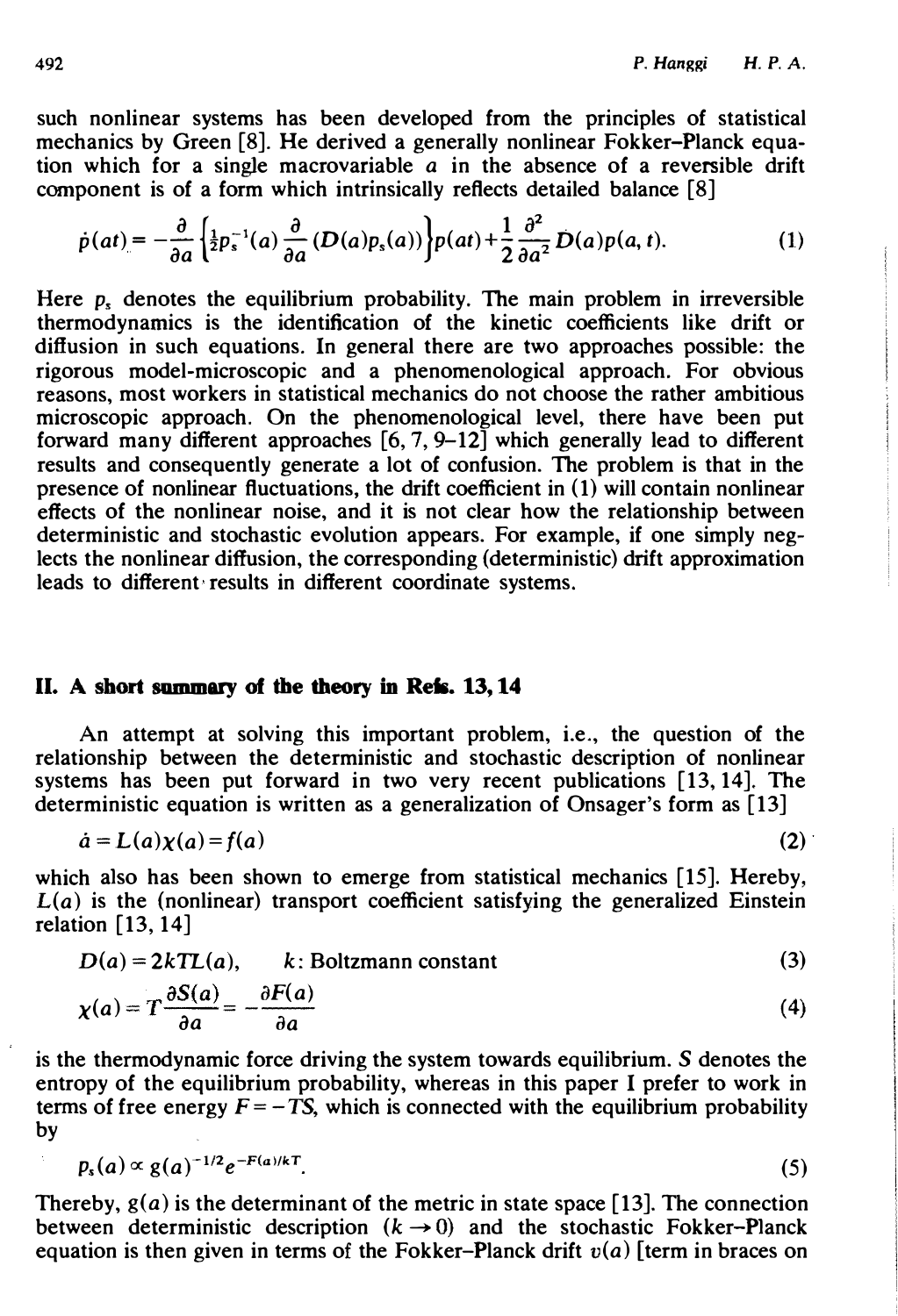right-hand side of  $(1)$ ] by [13, 14]

$$
v(a) = f(a) + kTg^{1/2}(a)\frac{\partial}{\partial a}(L(a)g^{-1/2}(a)).
$$
 (6)

The crucial point of this connection is of course given by the definition of the entropy S or equivalently of the metric g. In Ref. 13 the metric has been identified with the diffusion matrix. However, discussions with the advocates of these papers  $[13, 14]$  revealed that such a definition may lead to inconsistencies.<sup>1</sup>) A much more physical definition of the metric g has been put forward in Ref. 14.

#### III. Thermal fluctuations in a nonlinear electric circuit

The first purpose of this paper is to elucidate the theory of the authors of Refs. 13 and 14 by a simple example: We reconsider the old problem of the nonlinear Brownian motion, i.e., we consider an electric circuit consisting of a linear capacitance C in series with a nonlinear dissipative resistance which is in contact with a heat bath at temperature  $T$  [9]. The stochastic dynamics will be described in terms of the macroscopic charge fluctuations a on the capacitance. For the transport coefficient  $L(a)$  we choose the symmetric conductance function of MacDonald [9]

$$
L(a) = \frac{1}{R} (1 + \varepsilon a^2) \tag{7}
$$

where  $R$  denotes the linear part of the resistance and the fixed and  $k$ -independent coefficient  $\varepsilon$  denotes the nonlinearity parameter. In terms of the voltage  $U = a/C$ , which constitutes the thermodynamic force  $-\chi(a)$  for our problem, we can write

$$
a = f(a) = -\frac{a}{RC}(1 + \varepsilon a^2). \tag{8}
$$

By virtue of (4), we immediately read off the free energy of the equilibrium process

$$
F = \frac{a^2}{2C} \tag{9}
$$

which just represents the energy on the linear capacitance. The normalized equilibrium probability is given in terms of this energy by

$$
p_s(a) = (2\pi kTC)^{-1/2} \exp{-\frac{a^2}{2kTC}}
$$
 (10)

which on the other hand determines via (5) the metric g to be a constant

$$
g(a) = const.
$$
 (11)

<sup>&</sup>lt;sup>1</sup>) For example, the definition for the metric g in Ref. 13 yields via (7) and (10) a very unphysical expression for the free energy and as a consequence an unphysical thermodynamic force  $x(a) \neq -a/C$ .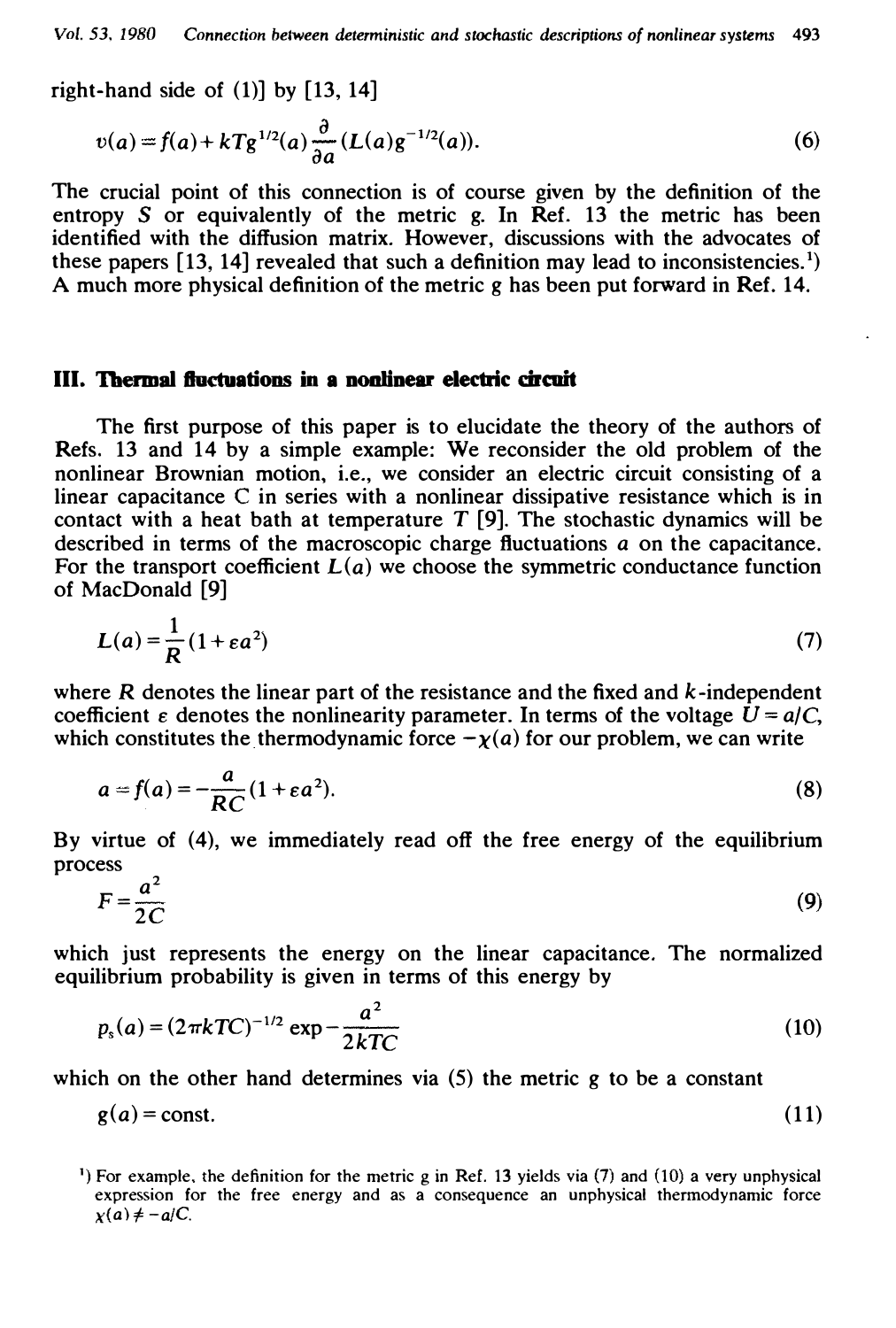With (6), (8) and (11) we ultimately obtain for the Fokker-Planck drift  $v(a)$  the result

$$
v(a) = -\frac{a}{RC} \left( 1 + \varepsilon \left[ a^2 - 2kTC \right] \right) \tag{12}
$$

whereas the diffusion is from  $(1)$  consistently given by (see  $(3)$ )

$$
D(a) = \frac{2kT}{R}(1 + \varepsilon a^2). \tag{13}
$$

Several comments are now in order: The macroscopic charge a clearly gives a natural representation of the state of the system, i.e. the total charge a is just the algebraic sum of the microscopic charges on the capacitance. The metric for this choice of representation has been shown in (11) to be constant. This result is just in accordance with the physical definition given in Ref. 14 where the metric for a natural representation has been defined to be constant.

# IV. Connection between stochastic ditlerential equations and macroscopic ftows

A better physical insight into the nonlinear Fokker-Planck equation is gained when we study the corresponding stochastic differential equation (SDE) or Langevin equation. With  $b^2(a) = D(a)$ , we obtain from (12) and (13) the Ito-SDE

$$
da = -\frac{a}{RC} \left( 1 + \varepsilon \left[ a^2 - 2kTC \right] \right) dt + b(a) \, dw \tag{14}
$$

where  $w(t)$  denotes the standard Wiener process. Alternatively, the equivalent Stratanovitch-SDE is calculated to be

$$
da = -\frac{a}{RC} \left( 1 + \varepsilon \left[ a^2 - kTC \right] \right) dt + b(a) \, dw. \tag{15}
$$

From (14) and (15), it is worth emphasizing the following: Neither the Ito-drift nor the Stratanovich-drift coincides with the deterministic evolution in (8). In particular, the fact that the Stratanovitch-drift does not equal the deterministic flow  $f(a)$  is rather interesting and somewhat in contrast to the common opinion of many statistical physicists. Moreover, for kT approaching zero, both the Ito-drift as well as the Stratanovitch-drift reduce to the deterministic flow in (8). Thus, the common phenomenological concept of simply adding a random force to the deterministic equation and interpreting the resulting SDE, e.g. in the Stratanovitch sense, is subject to pitfalls. Independent of the underlying stochastic calculus, the corresponding drift terms will generally contain already  $k$ -dependent effects of the nonlinear fluctuations [see  $k\overline{T}$ -dependent terms in (14), (15)].

Let us next consider the average of the current. From the Ito-SDE, (14), we ultimately find

$$
\langle \dot{a} \rangle = -\frac{1}{RC} [\langle a \rangle + \varepsilon \langle a^2 \rangle] + \frac{2\varepsilon k}{R} \langle a \rangle. \tag{16}
$$

If the fluctuations are small in the sense that the variance  $\sigma(t)$  of the process  $a(t)$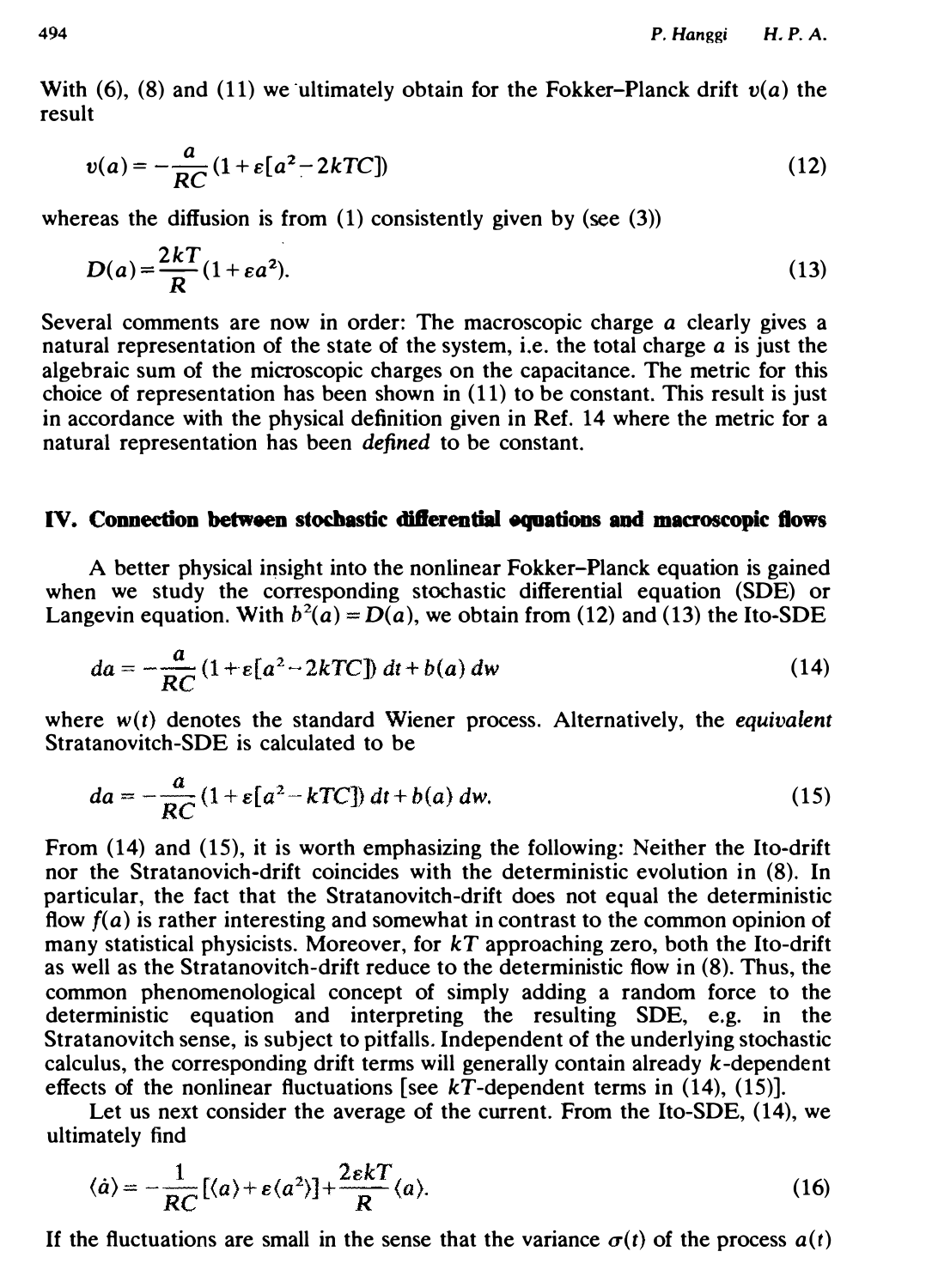remains very small compared with the nonlinearity scale  $\sigma_{nl}$ 

$$
\sigma(t) \ll \sigma_{nl} \sim \frac{df}{da} \left| \frac{d^2f}{da^2} \right|
$$
 (17)

i.e. if for all times t the probability  $p(a, t)$  is very sharply peaked we can write as an approximation for equation (16) (neglect of, in virtue of equation (17), small effects of 2-nd,  $\sigma(t)$ , and higher order cumulants)

$$
\langle \dot{a} \rangle \approx -\frac{\langle a \rangle}{RC} \left[ 1 + \varepsilon \langle a \rangle^2 \right] + \frac{2\varepsilon k}{R} \langle a \rangle \tag{18}
$$

Equation (18) has to be looked upon as a bare  $\lceil 16 \rceil$  'phenomelogical law' valid only as an approximation to equation (16) when  $\sigma(t) \ll \sigma_{nl}$  for all t. It is not the deterministic flow because any macrostate  $a(t)$  within the margin set by the fluctuations would be equally acceptable. The correct way to obtain the deterministic description is by focussing on the parameter  $k$  which permits to scale down the fluctuations and studying the limit  $k \rightarrow 0$  in which the fluctuations vanish. Also the result of this limiting scheme does not depend on the special choice of coordinate system [13, 14).

Also, it is obvious from the foregoing discussions that none of the drift expressions is proportional to the gradient of the free energy in (9) (invalidity of the Ginzburg-Landau hypothesis because of the nonconstant diffusion).

The nonlinear transport theory put forward in Refs. 13, 14 has very useful application to the problem of adiabatic elimination in nonlinear stochastic differential equations describing an equilibrium system. For example, let us focus on the problem of contracting the description of the Brownian motion in phase space into that of position space. In presence of a nonuniform friction  $\gamma(x)$  this problem is not tnvial [17]. The deterministic flow equations for a Brownian particle moving in a potential field  $\phi(x)$  read in coordinate, x, and velocity, u, phase space (unit mass assumed)

$$
\dot{x} = u
$$
  
\n
$$
\dot{u} = -\gamma(x)u - \frac{\partial \phi(x)}{\partial x}
$$
\n(19)

In the large damping limit we can eliminate adiabatically the velocity yielding the deterministic contracted flow

$$
\dot{x} = \frac{1}{\gamma(x)} \left( -\frac{\partial \phi(x)}{\partial x} \right) \tag{20}
$$

From (20) we read off immediately the nonlinear transport coefficient  $L = \gamma^{-1}(x)$ which via the generalized Einstein relation in (3) determines the diffusion coefficient  $D(x)$  of the corresponding Fokker-Planck description

$$
D(x) = 2kT/\gamma(x) \tag{21}
$$

The Fokker-Planck or Ito-drift  $v(x)$  is with the constant metric  $g = const.$  readily